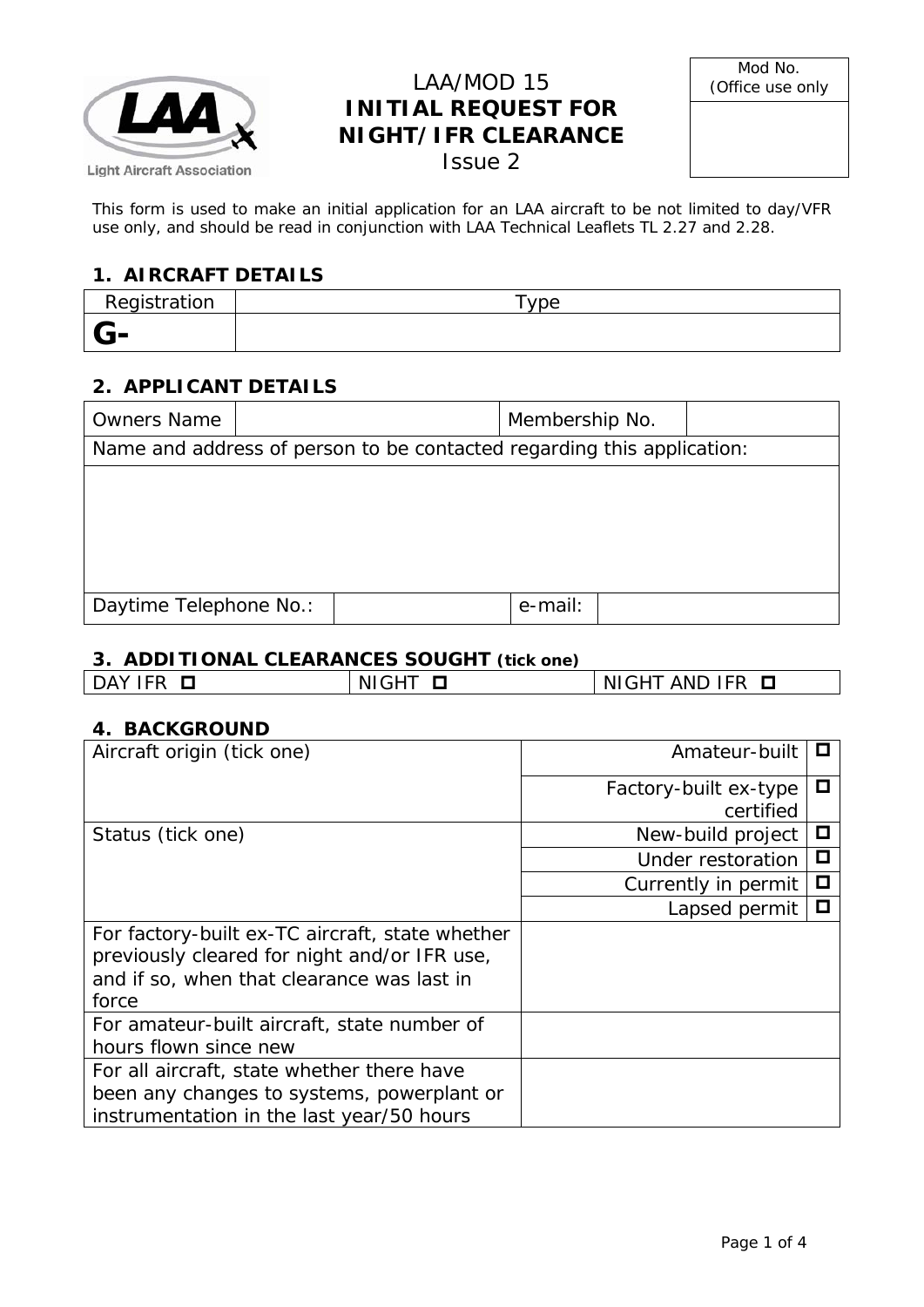

# LAA/MOD 15 **INITIAL REQUEST FOR NIGHT/IFR CLEARANCE**

Issue 2

### **5. ENGINE**

| Engine make<br>and model              |  |
|---------------------------------------|--|
| Engine<br>modifications               |  |
| Ignition systems                      |  |
| Carb ice<br>prevention<br>provided by |  |

### **5. PROPELLER**

| Propeller make<br>and model   |  |
|-------------------------------|--|
| Leading edge<br>protection by |  |

### **6. MODIFICATIONS**

| <b>Modifications</b>                 |                                               |  |
|--------------------------------------|-----------------------------------------------|--|
| embodied                             |                                               |  |
|                                      |                                               |  |
|                                      |                                               |  |
|                                      |                                               |  |
|                                      |                                               |  |
|                                      | If flap position is not visible from cockpit, |  |
| is a flap position indicator fitted? |                                               |  |

## **7. FLIGHT INSTRUMENTS (state make and type)**

|                | Primary | $\mathbf{y}$ - $\mathbf{y}$<br>Secondary (if applicable) |
|----------------|---------|----------------------------------------------------------|
| <b>ASI</b>     |         |                                                          |
| <b>ALT</b>     |         |                                                          |
| <b>COMPASS</b> |         |                                                          |
| AH             |         |                                                          |
| $T + S$        |         |                                                          |
| DI             |         |                                                          |
| <b>TC</b>      |         |                                                          |
| Power          |         |                                                          |
| supply for     |         |                                                          |
| AH             |         |                                                          |
| Power          |         |                                                          |
| supply for     |         |                                                          |
| $T + S$        |         |                                                          |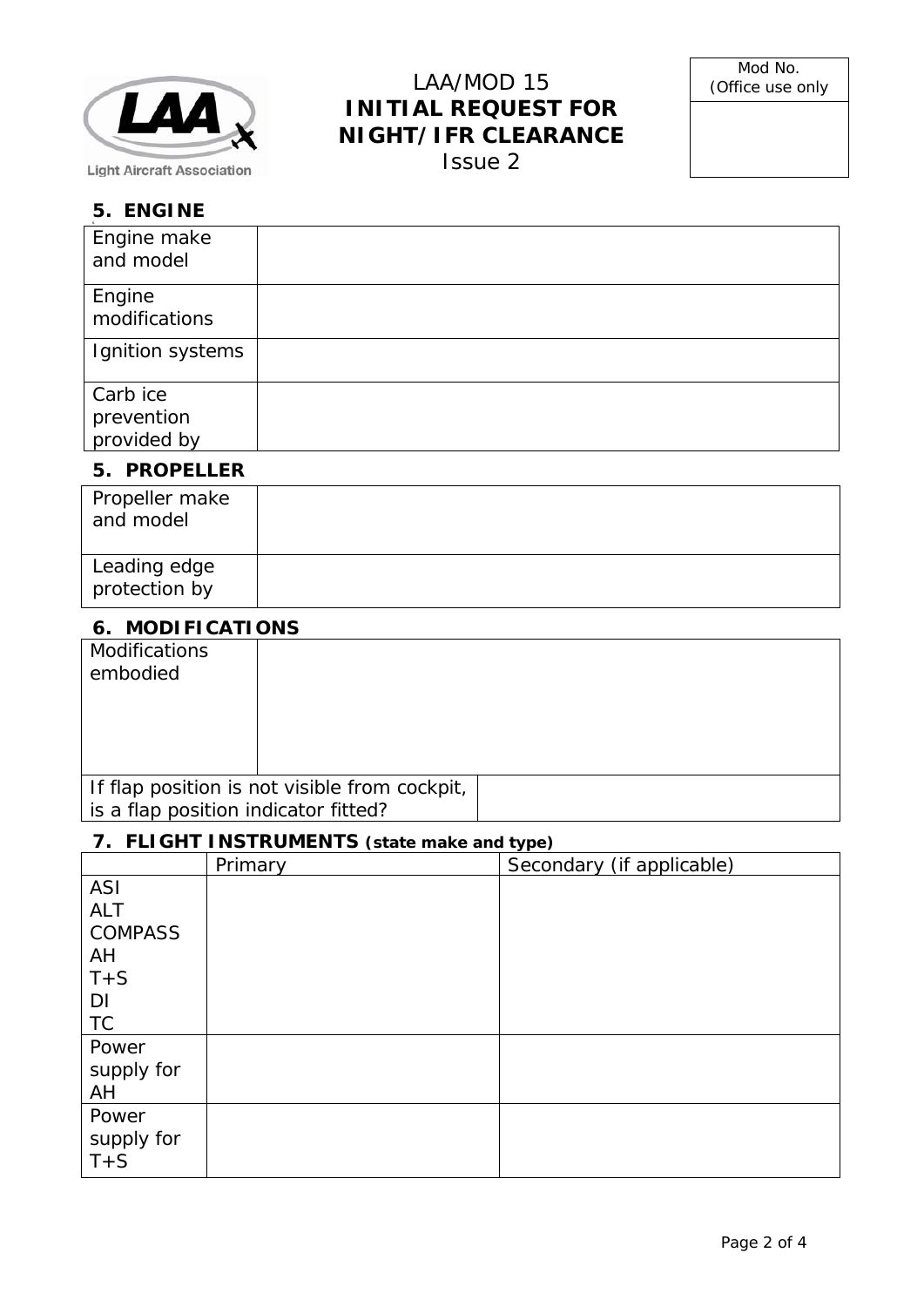

## LAA/MOD 15 **INITIAL REQUEST FOR NIGHT/IFR CLEARANCE**

Issue 2

| Power<br>supply for<br>DI |  |
|---------------------------|--|
| Power<br>supply for<br>TC |  |

| If vacuum driven instruments are fitted, is there a         |  |
|-------------------------------------------------------------|--|
| vacuum gauge or low vacuum warning fitted?                  |  |
| If electrically driven AH or T+S or TC or DI are fitted, is |  |
| there an ammeter, voltmeter, low volts warning fitted?      |  |
| * Is a heated pitot fitted?                                 |  |
|                                                             |  |
| * Is either a heated static or a shielded alternative       |  |
| static fitted?                                              |  |
| Is an outside air temperature gauge fitted?                 |  |
|                                                             |  |

\* These items may not be required on ex-Type Certified aircraft

## **8. NAVIGATION EQUIPMENT**

Describe navigation equipment fitted:

### **9. COMMS AND TRANSPONDER**

Describe comms radio and transponder fitted:

### **10. WING LEVELLER/AUTOPILOT**

Describe wing leveller/autopilot if fitted, if applicable:

### **11. LIGHTING**

| Is the aircraft fitted with: |  |
|------------------------------|--|
| Cockpit lighting             |  |
|                              |  |
| Instrument lighting          |  |